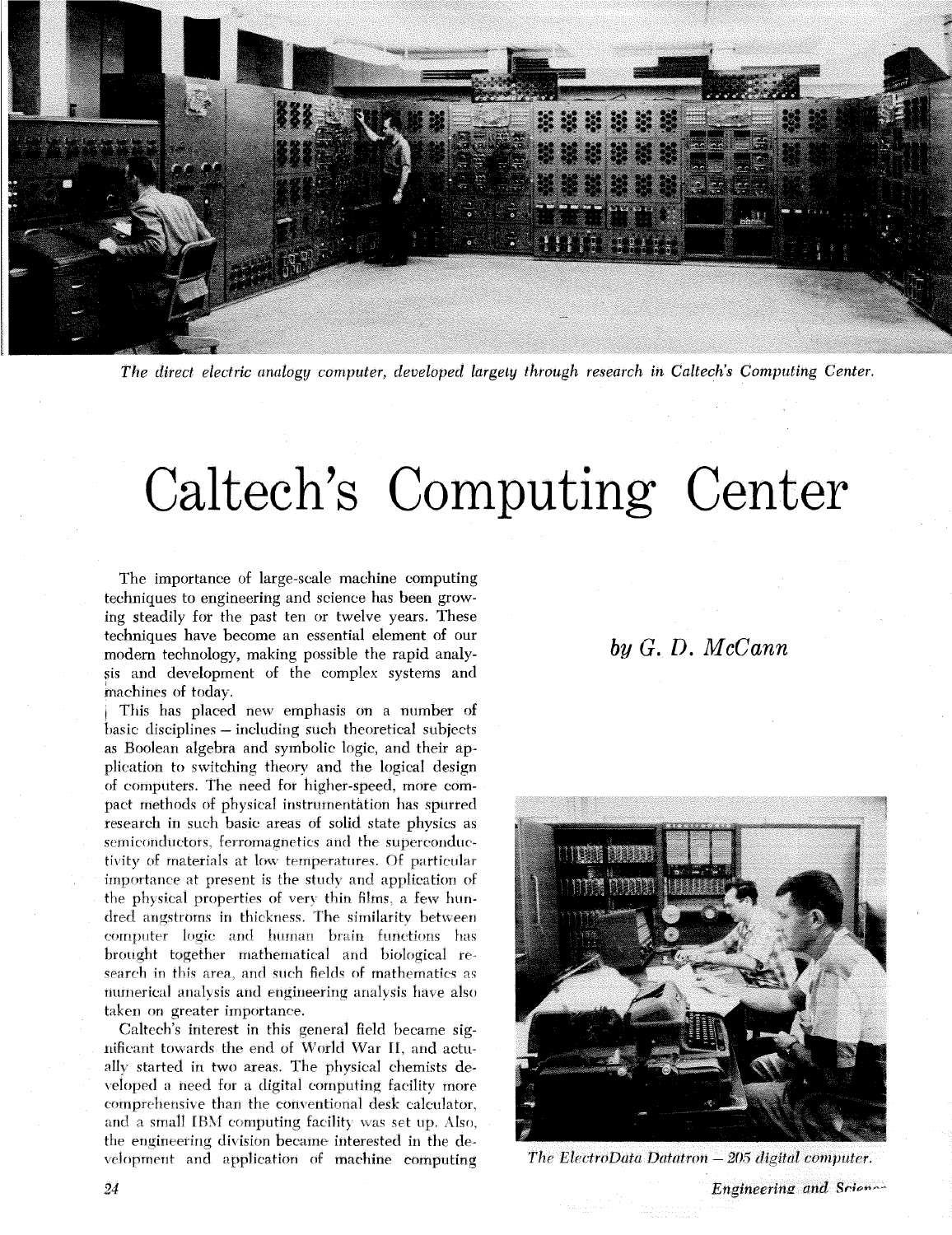techniques to complex system design problems, and an analysis laboratory was established in 1946. The initial efforts of this laboratory centered around analog computing techniques. From 1946 to 1956, extensive work was conducted in electric circuit synthesis and instrumentation, which resulted in the development of a new computer, the direct analogy computer. Applications of this computing technique were made to design analysis problems in the fields of solid mechanics, fluid mechanics, and heat transfer. Methods of structural stress analysis, vibration analysis, and the aeroelastic analysis of airframes were developed. This research was carried out primarily **by** Charles H. Wilts, Richard H. MacNeal, B. N. Locanthi and by the writer.

B) 1956. the need for **d** more comprehensive computing facility that mould include a large-scde digital computer had grown to the point where plans were made for the addition, as a general campus facility, of tlie ElectroData Datatron 205 computer. This, along with a Librascope LGP-30 computer developed from research here at the Institute, and the direct analog computer, now constitutes Caltech's Computing Center facility, on the first floor of the Spalding Laboratory of Engineering.

Among the professors of mathematics who have recently joined the faculty to work in these areas are John Todd, in the mathematics department; and J. N. Franklin, in applied mechanics. Others engaged in this program are Robert Nathan, Kendrick Hebert, Charles Ray, and Robert Harder. They, along with Charles Wilts and the writer, are engaged in research and instruction in the new courses which have been developed in numerical analysis, machine design, and in engineering analysis and synthesis. The computing facility has come to be widely used on the campus, and each year, through coding courses, about 75 to 100 students and staff learn the Datatron programming teclmiques. The scope of its applications to general campus research is indicated in the table at the right.



*The Ltibruscope* 1,GP-30 *digital computer.* 

# **CAMPUS** RESEARCH USING THE COMPUTING CENTER

#### Astrophysics

Satellite orbit calculations

Reduction of photoelectric spectrum observations

Calculation **oi** the rate of expansion of the universe

Biology

Mathematical modeling of plant growth Simulation of brain functions

#### **Chemistry**

*Physical Chemistry* 

Crystallography, chemical-molecular structure determination of compounds Calculations for X-ray and electron diffraction

Chemical kinetics through classical chemistry and through shock wave reaction Molecular orbital calculations

*Chemical Engineering* 

Chemical kinetics Simulation of pilot plant operations

Applied Physics and Engineering

Network synthesis

Noise and auto-correlation

Switching circuit design and analysis Information theory

Pattern recognition

Servomechanism analysis

- Solid mechanics dynamics and vibration analysis
- Thermal heating radiation and conductivity transport
- Aeroelasticity flutter and aircraft design analysis

 $Thermal - aeroelasticity$  in high speed flight Fluid mechanics and cavitation

Linear and nonlinear ion diffusion analysis

Microwave tube analysis and design - calculation of electromagnetic field problems with interacting electron beams

- Plasma calculations and magnetohydrcdynamics
- Antenna and artificial dielectric problems

Mathematical and Numerical Analysis

- Development of new methods for aeroelasticity stability calculations
- Development **of** new methods for solving linear and nonlinear diffusion equations Monte Carlo methods for nuclear physics
- Determination of largest circles within which the basic special functions of mathematical physics are univalent

#### Physics

Electromagnetic field calculations Nuclear partial path calculations Molecular distribution in centrifuges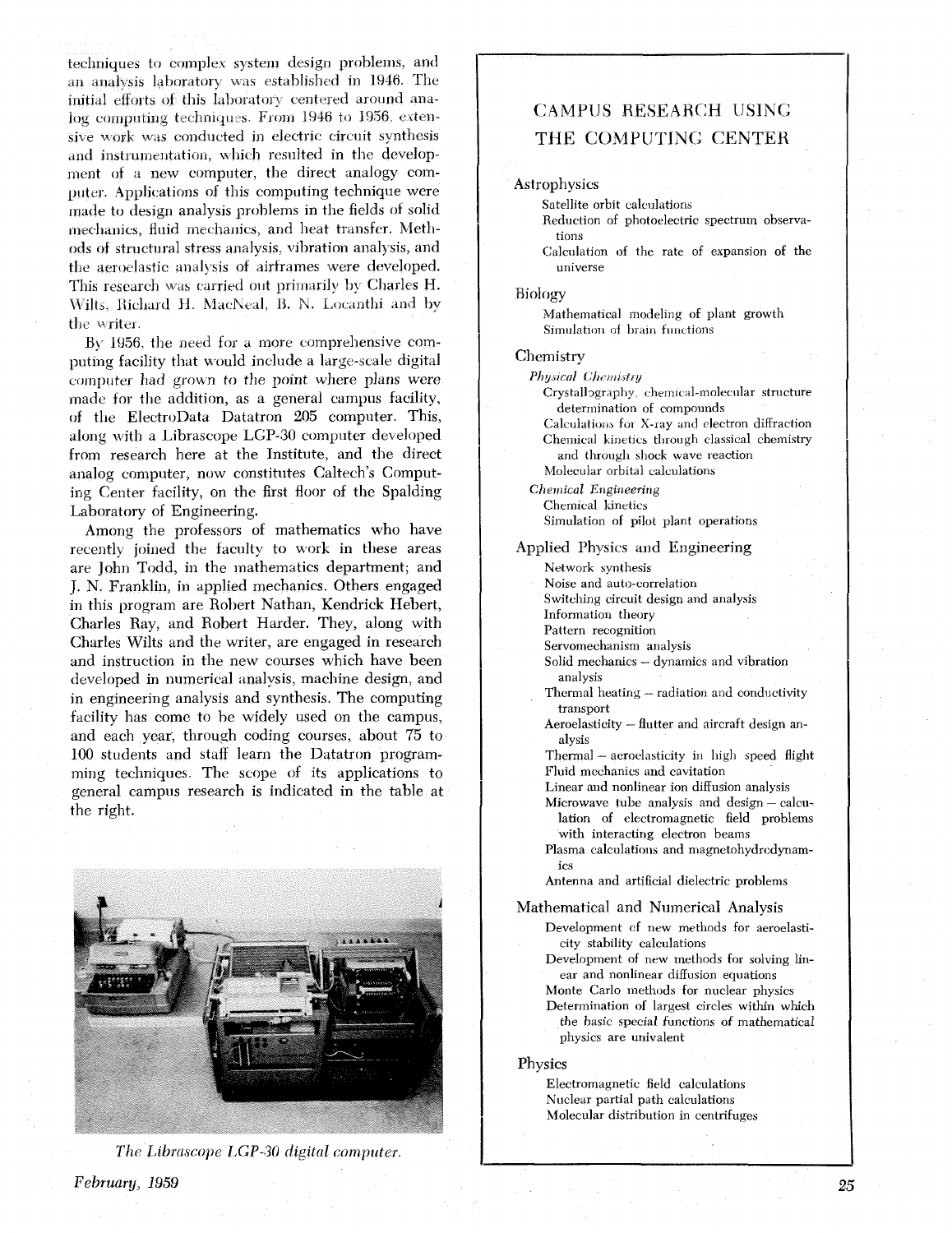Since machine computing has become so important to most fields of engineering and science, the basic principles of computers and their applications should become more commonly known. Here is a brief description of the more important analog and digital computers.

## *Analog Computers*

Analog computers are based on the general principle of measuring the performance of some physical system whose properties can readily be changed to simulate a variety of other physical systems, or their defining mathematical equations. These are usually algebraic or differential equations. The more common analog computers today use electrical systems whose electrical parameters can be quickly varied, and whose circuits are easily hooked up in different forms. Currents and voltages represent the exciting functions and are measured as solutions to the problem under study. Two of the most important of our modern electric analog computers are the electronic differential analyzer and the direct electric analog computer which was developed largely through research in Caltech's Computing Center.

In the electronic differential analyzer, electronic voltage amplifiers with simple resistor-capacitor feedback circuits can be used to produce the integral of a voltage with respect to time, or to sum several voltages. The diagram below illustrates how a circuit can be built up with these two elements in order to simulate a simple ordinary differential equation with constant coefficients. In this circuit the voltage *e* at the output of the right hand integrating amplifier simulates the function  $y$  in the original differential equation. Differential analyzers are in extensive use today, both as analytical tools for the development of (or as actual component parts of) complex systemsfor guidance control, for example, or for commercial





*How amplifiers are used for transferring between*  $routines$ 

process control. The annual production of such equipment runs into the hundreds of millions of dollars.

The direct analog computer is an extension of the concept of synthesizing mathematical equations with electrical components, using many passive circuit components in addition to amplifiers. The more important of these are inductors, transformers, resistors, and capacitors. Since this concept provides direct analogies between both voltages and currents in the computer and such variables as velocity and force in a mechanical system, the comprehensive extension of the method to the use of amplifiers for simulating non-conservative elements also requires a current generator. This type of computer has been used extensively at Caltech and in the aircraft industry for the design analysis of airframes.

## *Digital Computers*

In distinct contrast to analog computers, digital computers deal directly with symbols which may be both alphabetic and numeric. They process the symbols at high speeds in various ways, including such logical operations as arithmetic, "bookkeeping," and "decision making." To understand their operation, consider a relatively simple general purpose computer, the Librascope LGP-30, in the Institute's Cornputing Center. This machine is based on research carried out in our laboratory several years ago under the direction of Stanley Frankel.

It is described as "a 4096 word magnetic drum memory, 32 'bit' (binary digit) word, single address, fixed decimal point, stored program computer using vacuum tube flip-flops and diode logic circuits." Its input-output device is a Flexowriter and paper tape.

The basic principles of this computer are illustrated on page 27. The magnetic drum has 64 tracks of main storage memory, each track having a magnetic head which can write into the track with current pulses or read out the contents of the track as voltage pulses which control flip-flops. Sixty-four 32 bit words can be stored on each track, which may be either a number or a command word. The computer is serial because each word is presented in time sequence, one bit at a time. On the left end of the drum there are four permanently magnetized timing tracks for controlling its operation. One of these produces "clock pulses" for timing each individual bit. On the other end of the drum there are three recirculating registers, each using two separate heads to permit re $circ$  storage of a word. The functions performed bv these registers are indicated in the diagram, and by the command list on page  $27$ .

It is known as a single address-stored program computer because command nords cowisting of a **<sup>4</sup>** bit command and a single 12 bit reference address (6 bits for track number and 6 bits for sector **num**ber) are taken in sequence out of memory and executed. As shown by the four modes of operation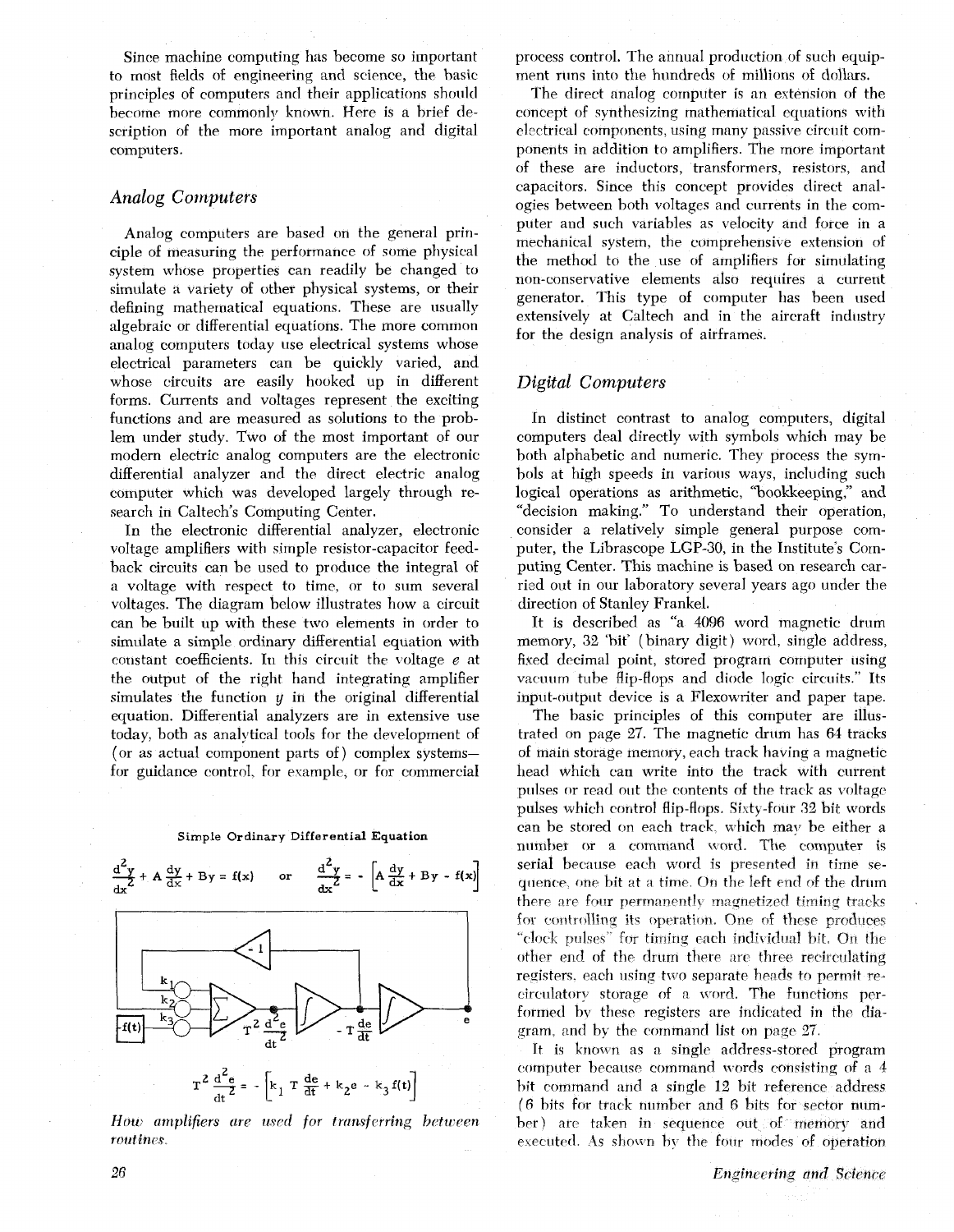in the diagram ot the digital computer at the right, the computer searches for the memory address given **iii** the *C* register, places the command found there in the **R** register (also adding one to the *C* register number), performs the command indicated in the R register, and then repeats with the new C register address.

All commands involve the word whose address is in the R register and the word in the A register. These commands are of three general classes: aritlimetic, transportation or bookkeeping, and decision making. A typical example should show how a comprehensive set of commands can perform useful computing.

Let us develop a program for the LGP digital computer which will enable it to compute the stopping time and distance of a vehicle which is traveling at a series of velocities, for a fixed reaction or delay time in applying the brakes, and for decelerations that are some function of the vehicle velocity.

#### COMMANDS FOR THE LGP-30 DIGITAL COMPUTER Instruction  $A^*m+$ Add contents of m to that of accumulator **A** and retain results in A. Subtract contents of m from that of A S m and retain results in A.  $M$  m Multiply number in A by that in m retaining the most significant 30 bits of results in A.  $D$  m Divide number in A by that in m retaining the rounded quotient in A.  $B$  m Place the contents of m in A. Store contents of **A** in location ni but  $H$  m also retain it in A,  $C_{m}$ Store contents of A in m and clear A.  $(Return address) - Add "one" to add R$  m dress held in C register and record this in the address portion of instruction held in memory location m. Transfer control to m unconditionally U m or get next instruction from m. This m is put in **C.**  T m Test or conditional transfer. Transfer control to m only if number in A is negative, otherwise continue in sequence. Extract. Clear contents of **A** to zero in  ${\bf E}$  m those bit positions for which in has zeros. Symbol for command defined by "4 bits" **A=lllO**

+ Address or location in memory for which word involved in command is to be found



 $L$ et:  $t=time$ 

 $d$ =fixed time delay a=acceleration (negative in this case) v=velocity s=distance traveled  $a=f(v)$  $v(t) = v_0 + \text{Integral (adt)} \frac{t}{d}$  $s(t)=v_0=$ Integral (vdt)<sup>t</sup><sub>d</sub>

These are integral equations of calculus. The process of converting equations of this type to a form suitable for the computer, which only knows how to do arithmetic, falls in the realm of numerical analysis. In this simple problem a fixed time interval will be assumed and the equations for *t,* v and **s** approximated as follows:

> $t_{n+1} = t_n + t$ ;  $t_1 = d$  $v_{n+1} = va_{n-1} + a\Delta t$  $s_{n+1}=s_n + (v_{n+\frac{1}{2}}) \triangle t$ ;  $s_1 = v_0$ d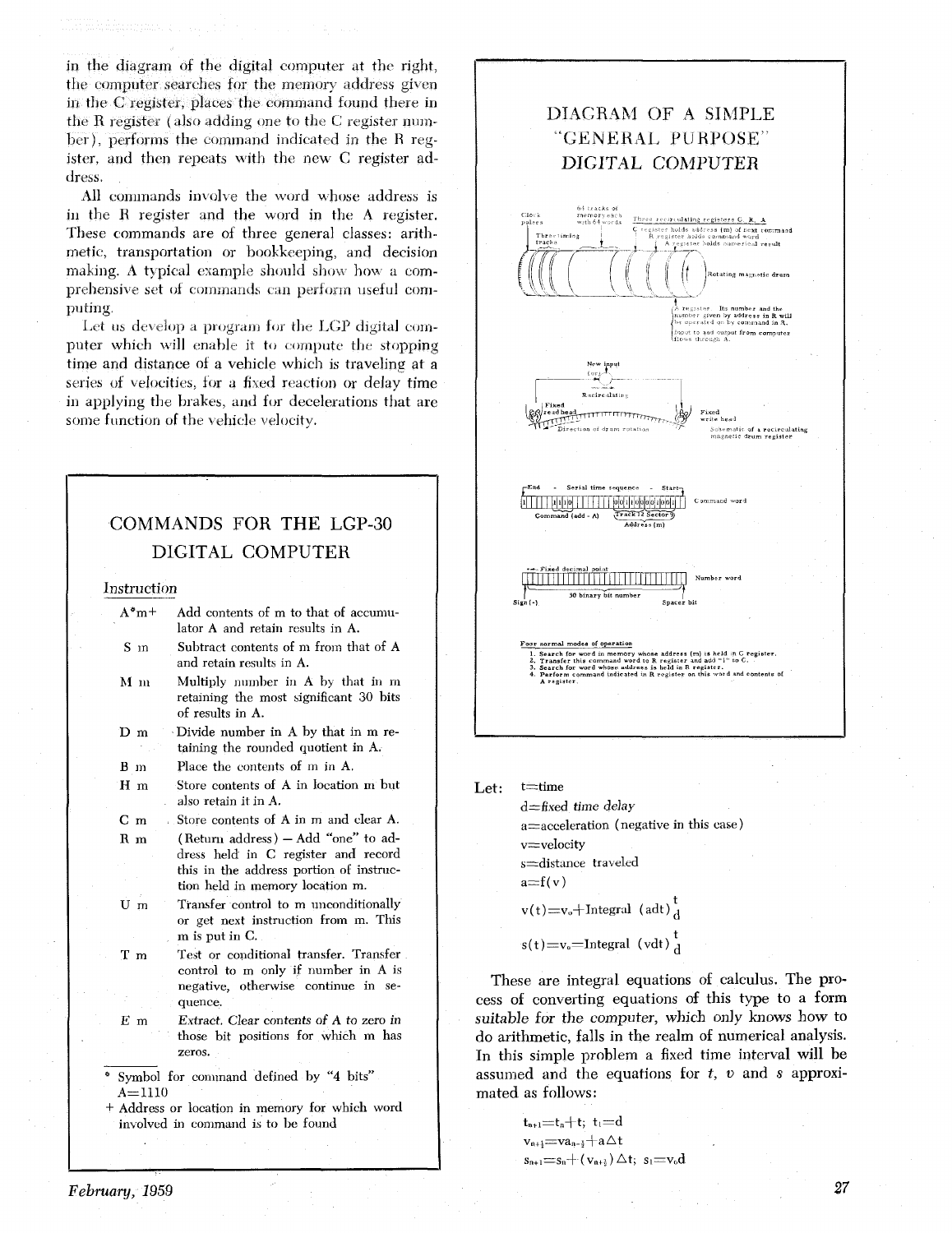# FLOW CHART INDICATING THE COMPUTER PROGRAM FOR VEHICLE DECELERATION CALCULATIONS



The operations of successively solving these equations are shown in the flow chart above, which illustrates some of the essential commands of such a machine.

In preparing a program from this chart, it will be assumed that the processes of obtaining each successive value of the initial velocity  $v_{\theta}$ , the acceleration  $\theta$ as a function of **v,** and printing out the desired answers, are "subroutines" already prepared and stored in tracks 11, 12, 13. Therefore, a program will be given only for the main routine of this specific problem, and this will be written to be stored in track **00,** 

# HOW R AND U COMMANDS ARE USED ON THE LGP-30



Returns to main routine (value obtained at 1155 of subroutine is now in A register for operation of 0007 of main routine)

There are two commands (page 27) for the specific operation of splicing subroutines into a main routine. These are the R and U commands and their application to this type of program transfer is illustrated at the left below.

The complete program of commands for the main portion of this problem is given on page 32. The application of the one decision-making command given on page 27 is that of either repeating the **t.v.s.** calculations if **v** is still positive. or printing out the final t and **s** if v has reached **zero.** This is performed in steps 17 and 18 on page **32.** In step 17, the smallest positive number is subtracted from **v.** If still positive, the test command of step 18 is ignored and step 19 is executed next. If the resulting number is zero, the command is transferred to step 24 to start the print-out operations.

The fact that this is a binary computer offers little complication to the user because it is quite practical to devise a routine to interpret and translate numbers written on the Flexowriter in decimal form, and commands written in alphabetic form. Such a translation code can either be kept permanently in part **of** the memory or stored on paper tape for input during translation. Permanent storage of a given type **of**  routine in binary code can easily be affected by punching out on tape the actual routine placed in the machine by the translating program.

continued on page 32

**Engineering and Science**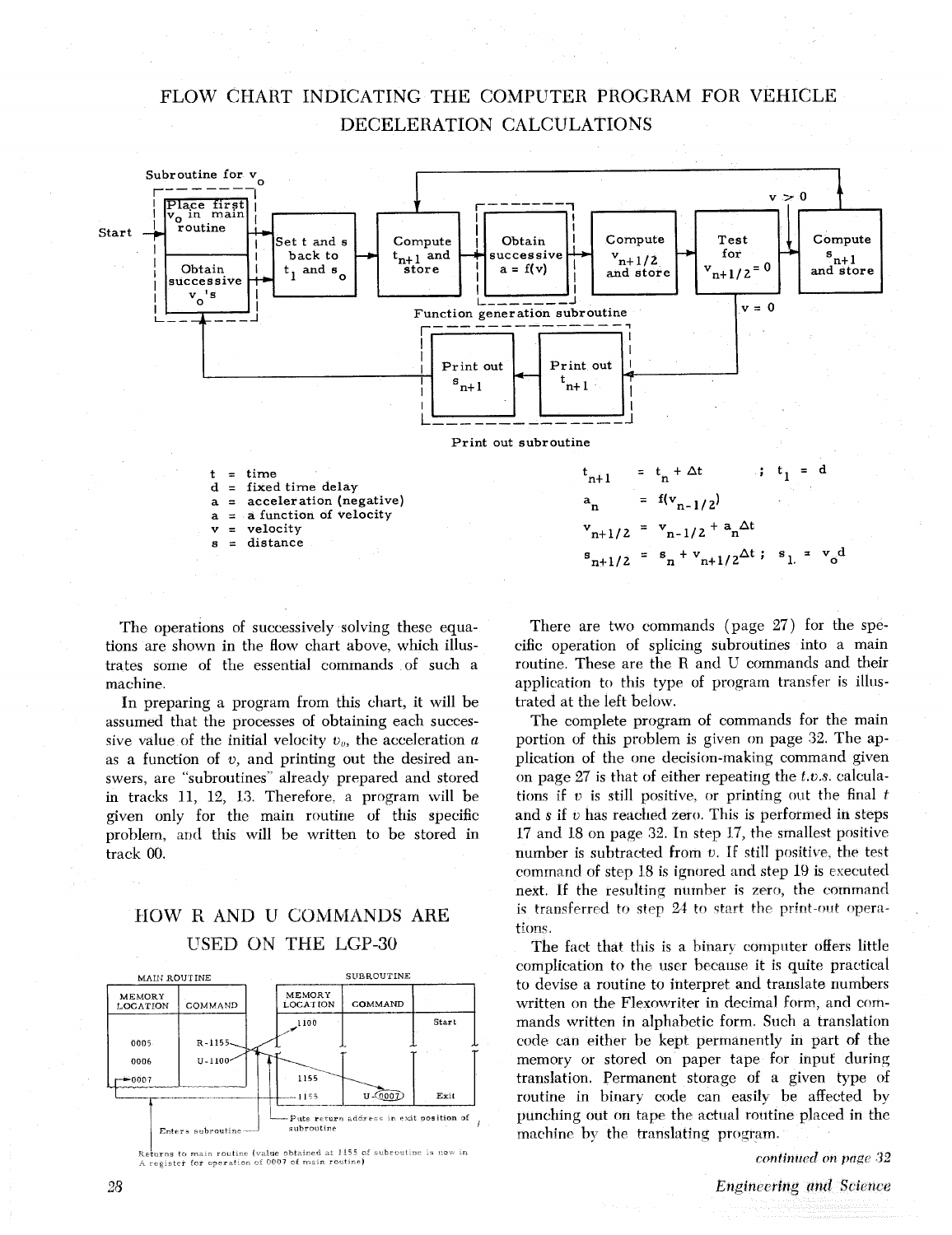## Computers . . . *continued*

## *Larger digital computers*

The LGP-30 has a total of only 16 commands but is capable. in principle, of doing any problem possible on any digital computer. It is used extensively for student training. However, large problems such

|                                                           |                    | MACHINE LANGUAGE ROUTINE                                        |  |
|-----------------------------------------------------------|--------------------|-----------------------------------------------------------------|--|
| for Solving Vehicle Deceleration Problem<br>on the LGP-30 |                    |                                                                 |  |
| Memory<br>Location                                        | Command            | Explanation                                                     |  |
|                                                           |                    |                                                                 |  |
| 0000                                                      | R-1155             | Place first v <sub>o</sub> in                                   |  |
| 0001                                                      | U-1100             | A register                                                      |  |
| 0002                                                      | $C-0041$           | Store $v_0$ in main routine                                     |  |
| 0003                                                      | B-0047             | Store d≔t∟as first t.                                           |  |
| 0004                                                      | C-0042             |                                                                 |  |
| 0005                                                      | <b>B-0041</b>      | Bring $v_0$                                                     |  |
| 0006                                                      | M-0047             | Compute $s_1 = v_0 d$                                           |  |
| 0007                                                      | $C-0043$           | Store $s_i$ as first $s_n$                                      |  |
| 0008                                                      | $B-0042$           | Bring t <sub>a</sub>                                            |  |
| 0009<br>0010                                              | A-0044<br>$C-0042$ | Compute $t_{n+1} = t_n + \Delta t$ .                            |  |
| 0011                                                      | B-0041             | Store new ${\sf t}_{\scriptscriptstyle{\rm n+i}}$<br>Bring v    |  |
|                                                           |                    |                                                                 |  |
| 0012                                                      | R-1395<br>U-1300   | Place $a=f(v)$ in A                                             |  |
| 0013                                                      |                    |                                                                 |  |
| 0014                                                      | M-0044             | a∆t                                                             |  |
| 0015<br>0016                                              | A-0041<br>H-0041   | New $v_{n+i} = v_{n-i} + a\Delta t$<br>Store and hold $v_{n+1}$ |  |
| 0017                                                      | S-0046             |                                                                 |  |
| 0018                                                      | <b>T-0024</b>      | Test for $v_{n+i} = 0$                                          |  |
| 0019                                                      | <b>B-0041</b>      | Bring $v_{n+i}$                                                 |  |
| 0020                                                      | M-0044             | $(v_{n+i}) \triangle t$                                         |  |
| 0021                                                      | A-0043             | $s_{n+1} = s_n + (v_{n+\frac{1}{2}}) \triangle t$               |  |
| 0022                                                      | $C-0043$           | Store $s_{n+1}$                                                 |  |
| 0023                                                      | <b>U-0008</b>      | Return to calculation of<br>new t                               |  |
| 0024                                                      | <b>B-0042</b>      | Bring $t_{n+1}$                                                 |  |
| 0025                                                      | R-1261             |                                                                 |  |
| 0026                                                      | U-1200             | Print out $t_{n+1}$                                             |  |
| 0027                                                      | <b>B-0043</b>      | Bring $s_{n+1}$                                                 |  |
| 0028                                                      | R-1261             |                                                                 |  |
| 0029                                                      | U-1200             | Print out $S_{n+1}$                                             |  |
| 0030                                                      | R-1155             |                                                                 |  |
| 0031                                                      | U-1106             | Place next v <sub>o</sub> in A                                  |  |
| 0032                                                      | U-0002             |                                                                 |  |
| o                                                         |                    |                                                                 |  |
| o                                                         |                    |                                                                 |  |
| o                                                         |                    |                                                                 |  |
| 0041                                                      |                    | Storage space for v                                             |  |
| 0042                                                      |                    | Storage for t                                                   |  |
| 0043                                                      |                    | Storage for s                                                   |  |
| 0044                                                      |                    | Storage for $\Delta t$                                          |  |
| 0045<br>0046                                              | $+.00000001$       | a<br>Smallest number greater                                    |  |
|                                                           |                    | than zero                                                       |  |
| 0047                                                      |                    | Storage for d                                                   |  |

as complex partial differential equations would require a long computation time. The Datatron 205 is actually used for most of the service computing performed for the Institute. This, like almost all of the existing larger, higher-speed computers, is also of the stored program type. These computers achieve greater power because they have:

1. Higher operating speeds

- 2. Larger command lists
- **3.** More memory

4. Higher-speed input and output

Automatic Indexing-The Datatron has several important additional features not found in the LGP-30. One of these is the **B** register, a device for providing automatic indexing. By adding to the complexity of the command structure, it is possible to have any command which is processed to have its address adjusted at the same time by one or more other numbers. Thus, without using any extra commands, such operations as successive calculations can be stored successively in different locations, or successive numbers for a repetitive calculation can be brought up for the calculation. The Datatron can also perform "floating point" arithmetic in addition to fixed decimal arithmetic and it has a supplementary magnetic tape memory for the storage of 800,000 words.

Automatic Coding–The simple program on vehicle braking at the left gives some indication of the tedious and complex jobs of preparing a suitable prograrn for each problem. Including the three subroutines, that problem, requires about 160 commands. Truly comprehensive programs frequently have as many as a thousand or even ten thousand commands. The coding problem is therefore an important part of the operation of a practical computing center, and in the past many man-hours of coding time have been required for each computer-hour of calculation. Along with numerical analysis, coding research has constituted an important part of the research activity of our Computing Center. This work has been conducted largely by J. N. Franklin and Kendrick Hebert. They have been concerned with the development of methods tot making the computer do the bulk of the actual detailed coding. Two general methods have been developed at a number of research centers for accomplishing this. One of these, developed by Franklin and Hebert, is known as a compiler routine.

**A** Compiler Routine-The most complex part of preparing a program such as the vehicle deceleration problem is in specifying the exact location of each word being processed. Each machine command must refer to a specific memory location. If a set of comrnands could be devised which pertain to a given